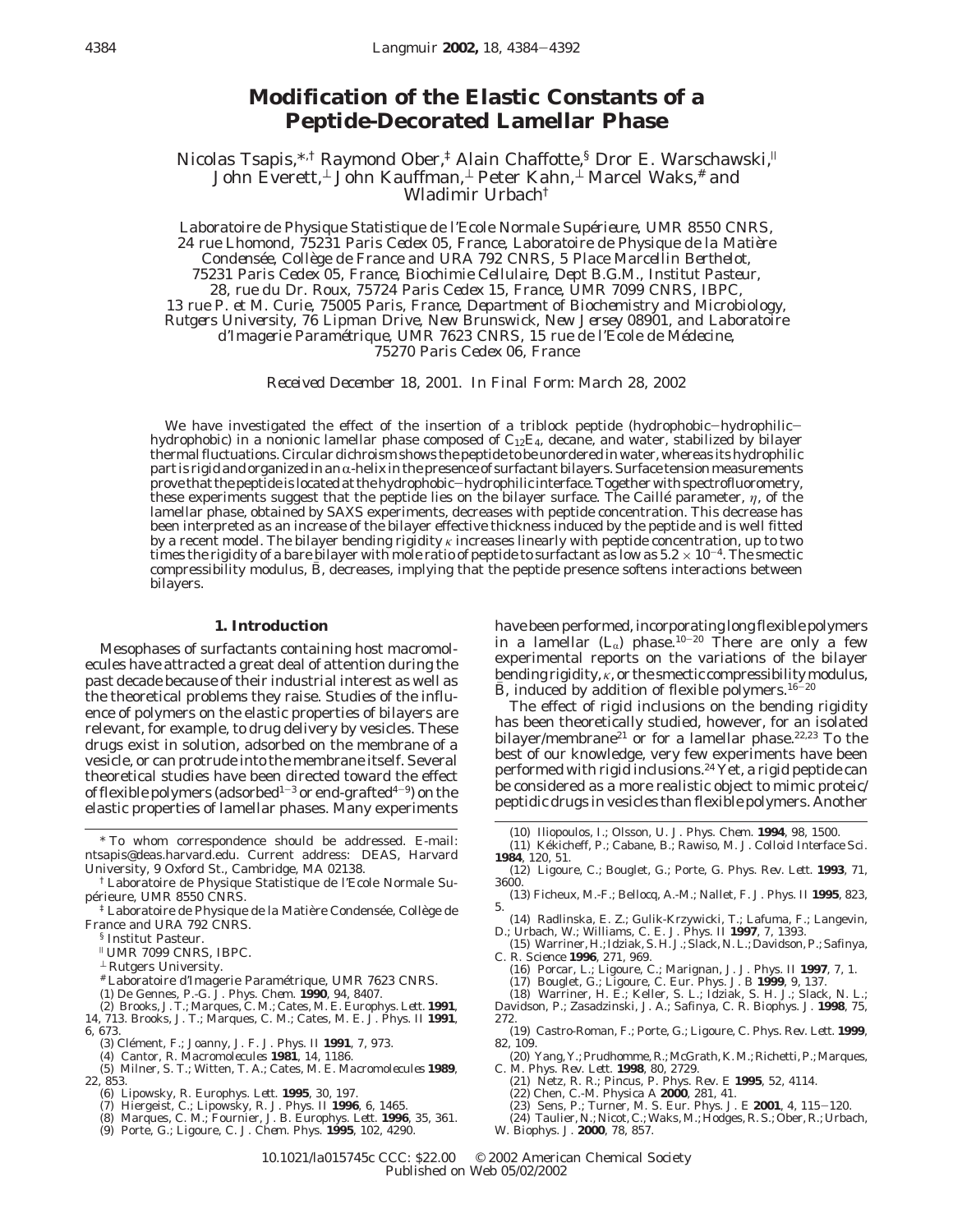interesting feature of peptides is the high reproducibility of their synthesis and their monodispersity compared to that for polymers. Moreover peptides have a higher biological relevance than polymers because of the secondary structure they can adopt ( $\alpha$ -helices,  $\beta$ -sheets).

In the present article, we report the extent to which the insertion of a rigid triblock peptide affects the elastic properties of an  $L_{\alpha}$  phase stabilized by thermal fluctuations. Nonionic surfactant bilayers have been chosen as an appropriate model for the study of the peptide insertion into bilayers in the absence of long-range electrostatic interactions. The ternary system tetraethylene glycol monododecyl ether (denoted  $C_{12}E_4$ ), water, and decane, which displays stable  $L_\alpha$  and spongelike phases (L<sub>3</sub>) between 20 and 30 °C, has been selected. In such systems  $(L_{\alpha}$  or  $L_3$ ), two monolayers of surfactant enclosing decane will be called a bilayer hereafter. The lamellar system is made of stacks of such bilayers periodically separated by water, whereas the  $L_3$  phase consists of a multiconnected bilayer separating water into two distinct spaces. Locally however, the structure is the same as that in a lamellar phase: a bilayer surrounded by water. Since the  $L_3$  phase is optically isotropic, circular dichroism, ultraviolet (UV) spectroscopy, and spectrofluorometry experiments can be carried out on this phase.

The sequence of the peptide has been designed in order to obtain two hydrophobic tails and a hydrophilic rigid core organized into an  $\alpha$ -helix. Its structure has been examined by circular dichroism (CD). Changes induced by addition of the peptide to the lamellar phase have been determined by small-angle X-ray scattering (SAXS). In particular, the effects of the peptide concentration on the Caillé parameter, *η*, the bilayer bending rigidity, *κ*, and the smectic compressibility modulus,  $\ddot{B}$ , have been examined and compared to theoretical predictions.<sup>21-23</sup>

### **2. Materials and Methods**

**2.1. Materials.** *2.1.1. Solvents and Surfactants.* Decane was purchased from Sigma (purity > 99%). Perdeuterated decane (purity > 99%) was purchased from Eurisotop (France). The nonionic surfactant NIKKOL BS-4LY tetraethylene glycol monododecyl ether (denoted  $C_{12}E_4$ ) was obtained from Nikko Chemicals Co. Ltd. (Japan) at a purity  $= 99\%$ . These products were used without further purification. Water was purified with a Milli-Q system from Millipore. Because of the very small amount of peptide solubilized in water, the density of the solution (1 g/mL) has been considered unchanged. The surfactant density has been measured equal to 0.942 g/mL for  $\rm{C_{12}E_{4}}$ , $^{25}$  and the decane density was taken equal to 0.73 g/mL.

*2.1.2. Peptide.*The peptide, of length 30 residues, was designed to have a hydrophilic center region of 15 residues flanked by hydrophobic sequences of six residues at the amino end and nine on its carboxyl side. The molecular weight of the peptide is 3508.7. Its sequence is shown below:

In the physiological pH range, the hydrophilic part has no net charge, although it contains a number of charged amino acid side chains, and the peptide as a whole is globally neutral, as well. Its predicted pI (isoelectric point) is 6.33. Since we worked in pure water, the peptide is considered globally neutral. The hydrophilic region has two lysine residues at each end. The rest

of the hydrophilic part consists solely of glutamic acid and glutamine residues. Enrichment of the hydrophilic region with charged groups helps ensure aqueous solubility despite the hydrophobic ends. The glutamate and glutamine residues are arranged in a mirror repeat: NENENNNENEN. This patterning allows their side chains to form Glu-Gln hydrogen bonds, supplementing the hydrogen bonds of the  $\alpha$ -helix in this region. When the peptide is modeled and its energy minimized, four such hydrogen bonds form with standard geometry: Gln9-Glu12, Glu10-Gln13, Gln15-Glu18, and Glu16-Gln19. Lys-Glu interactions are also possible, although some of the side-chainto-side-chain hydrogen bonds may be replaced by side-chainto-membrane and peptide-to-water H-bonds in the lamellar phase.

Working outward from the hydrophilic center, the hydrophobic regions each begin with a tryptophan (Trp) residue to make possible concentration determination by UV absorbance. Next comes a leucine to increase the hydrophobicity. The remainders of the flanking regions are helix-capping motifs,<sup>26</sup> which would serve to reduce the helix dipole.

The rise per residue of an  $\alpha$ -helix is 0.15 nm. If all 30 residues were to be helical, the peptide's length would be 4.5 nm.

Molecular modeling and minimization of conformational energy were performed with the Insight II program (Molecular Simulations, Inc., San Diego, CA). Energy minimization was used to ensure the absence of steric overlaps and to verify that the hydrogen bonds and other interactions could occur with standard geometries.

*2.1.3. Sample Preparation.* Stock solutions of surfactant and decane at constant volume ratio  $V_s/(V_s + V_{\text{decancel}}) = 0.55$ , where  $V_s$  is the volume of surfactant, were prepared by weighing components and mixing them together. This process allows one to minimize concentration errors and to work at the same bilayer thickness  $(5.6 \text{ nm here}^{25})$ . The peptide was dissolved in water, and its concentration was measured by UV absorption spectroscopy, since it has two tryptophans in its sequence. Ingredients were then mixed, keeping the bilayer volume fraction constant  $\phi = (V_s + V_{\text{decancel}})/(V_s + V_{\text{decancel}} + V_{\text{decancel}} + V_{\text{aq}}) = 0.38$ , where  $V_{\text{aq}}$  is the volume of aqueous solution, and centrifuged at 5000 rpm for 10 min. The parameter  $R$  is defined as the mole ratio of peptideto-surfactant:  $R \equiv$  [peptide]/[surfactant]. To estimate the bilayer bending rigidity at 20 °C, lamellar phases at constant *R* and volume ratio  $V_s/(V_s + V_{\text{decancel}}) = 0.55$  have been studied by varying the bilayer volume fraction between 0.38 and 0.52. This rather small range of bilayer volume fraction is due to the phase boundaries: below  $\phi \approx 0.35$ , a lamellar phase in coexistence with an isotropic phase has been observed. For bilayer volume fraction above 0.35, samples are monophasic and in the lamellar phase.

**2.2. UV Absorption Spectroscopy.** UV spectroscopy was performed on a Beckman DU 7400 spectrophotometer. The background spectrum of the peptide-free sample (water or sponge phase) was measured and subtracted from the peptide-containing sample signal. Samples were maintained at the desired temperature (20 °C for the peptide solution and 28 °C for the sponge phase) using a thermostated bath, regulated within  $\pm 0.1$  °C. The extinction coefficient of tryptophan, 5500  $M^{-1}$ ·cm<sup>-1</sup> at 280 nm,<sup>27</sup> was used as the basis of the peptide extinction coefficient  $(11\ 000\ M^{-1} \cdot cm^{-1}).$ 

**2.3. Surface Tension Measurements.** Surface tension measurements were performed using the drop weight technique at the water-decane interface.28 Pure water and a 0.105 mg/mL peptide solution were used. The syringe piston was pushed at the speed 1 mm/min. The needle radius is 0.75 mm. The Harkins and Brown correction factor was taken into account in the drop weight calculations, as was decane evaporation.

**2.4. Circular Dichroism.** Circular dichroism (CD) measurements were performed on a CD6 Jobin-Yvon (France) spectropo-

<sup>(25)</sup> Tsapis, N.; Ober, R.; Urbach, W. *Langmuir* **2000**, *16*, 2968.

<sup>(26)</sup> Aurora, R.; Rose, G. D. *Protein Sci*. **1998**, *7*, 21.

<sup>(27)</sup> Greenstein, J. P.; Winitz, M. *Chemistry of the amino acids*; John Wiley and Sons: New York, 1961.

<sup>(28)</sup> Middleman, S. *Modelling axisymmetric flows*; Academic Press: San Diego, 1995; Chapters 4 and 6. Lord, R. Investigations in capillarity. *Philos. Mag*. **1899**, *48*, 321. Harkins, W. D.; Brown, F. E. *J. Am. Chem. Soc.* **1919**, *41*, 499. Garandet, J. P.; Vinet, B.; Gros, P. *J. Colloid Interface Sci.* **1994**, *165*, 351.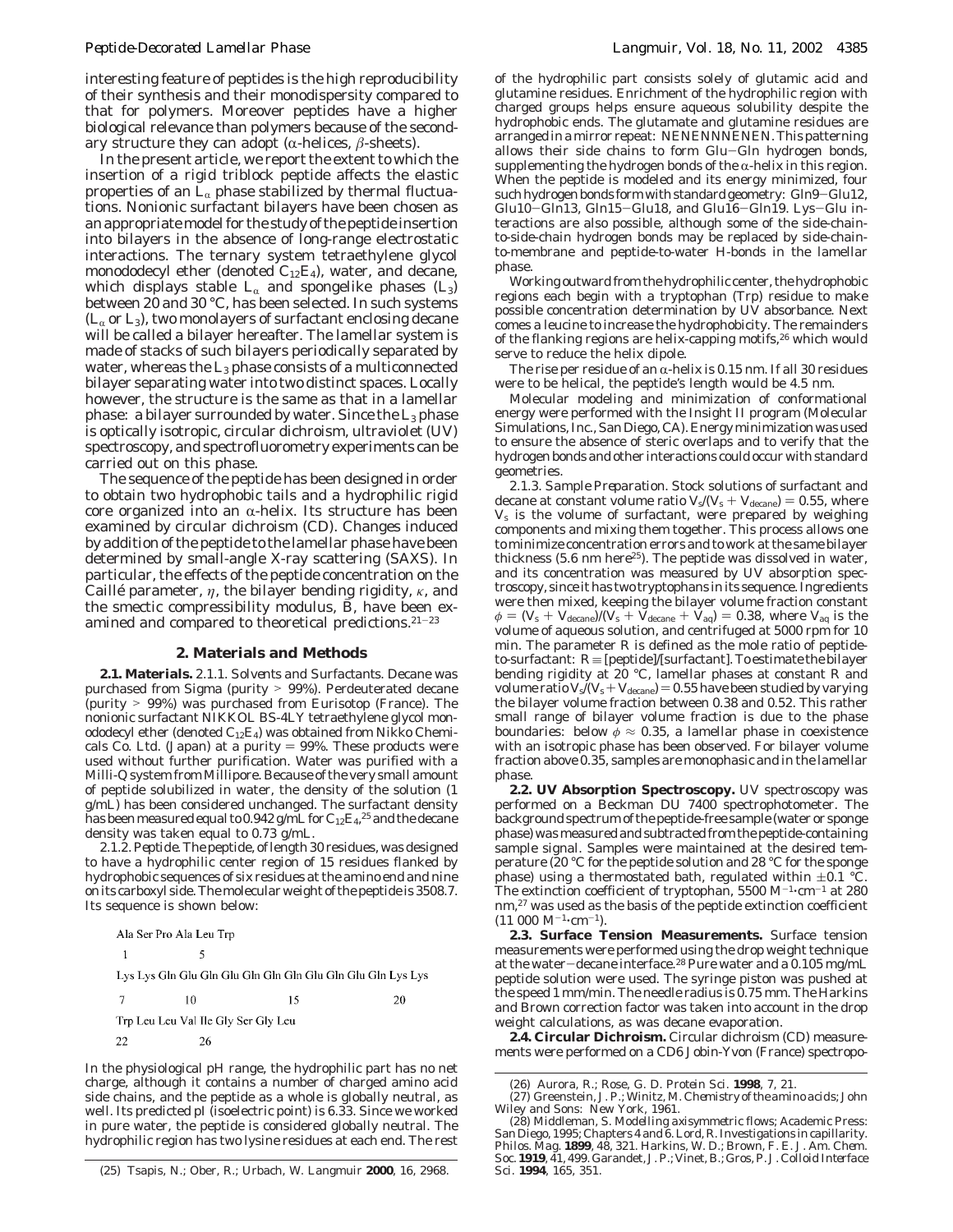larimeter. The temperature of the sample was regulated with an accuracy of  $\pm 0.1$  °C. Measurements in the far UV (200-260 nm) were achieved at 28 °C, on an aqueous solution of peptide and on an isotropic sponge phase containing peptide. Samples were measured in a 0.2 mm path Hellma cuvette and scanned in 0.5 nm steps. The background spectrum of the peptide-free samples (water or sponge phase) was subtracted from the peptidecontaining sample signal. Scans were run five times and averaged. The results are expressed as mean residue ellipticity [*θ*] (in deg'  $cm<sup>2</sup>·dmol<sup>-1</sup>$ :

$$
[\theta] = \frac{M \, 3300 \Delta A}{n \, Lc} \tag{1}
$$

where *M* is the molecular weight of the peptide, *n* the number of residues, *L* the optical path in centimeters, ∆*A* the difference of absorption between left and right polarization, and*c* the peptide concentration in milligrams per milliliter.

**2.5. Small-Angle X-ray Scattering.** Small-angle X-ray scattering experiments were performed with a rotating anode (Rigaku, Japan, high brilliancy RU-200BEH), with a copper target and an effective source size of  $0.1 \times 0.1$  mm<sup>2</sup>. The anode operates at the voltage  $40 \, \text{kV}$  and the current  $25 \, \text{mA}$ . The  $\text{K}\alpha$  wavelength (1.54 Å) is selected by a quartz mirror covered with a gold layer. This mirror is curved in order to focus the beam and to eliminate the short wavelengths. A nickel filter eliminates the K*â* wavelength (1.39 Å). A gas detector (xenon/ $CO_2$ , Elphyse, France) with a window (3 mm  $\times$  50 mm) collects the signal: it has 512 channels (99 channels/cm). The resolution of the detector is 200  $\mu$ m. The sample to detector distance is 825 mm. The dimension of the beam on the detector is  $3 \times 0.3$  mm<sup>2</sup>. The final resolution of the setup is 0.017 nm-1. Samples were sealed in 1 mm diameter and 20 *µ*m thick glass capillaries (Hilgenberg, Germany) and placed in a thermostated sample holder regulated with an accuracy of  $\pm 0.1$  °C. The scattered intensity was corrected from the absorption of the sample. The background scattering of water (the most important solvent in volume) and glass was subtracted from the sample signal. To obtain the Caillé parameter  $\eta$ , the whole X-ray spectrum was fitted (except for very low *q*) using Nallet et al.'s<sup>29</sup> analytical approach based on Caillé's model,  $30$ where  $\eta$  is related to the elastic constants  $\kappa$  and  $\bar{B}$  of the lamellar phase by the following expression:

$$
\eta = q_0^2 \frac{k_{\rm B} T}{8\pi\sqrt{KB}}
$$
 (2)

with  $q_0 = 2\pi/d_B$  the position of the first-order quasi-Bragg singularity and  $K = \kappa / d_B$ , where  $d_B$  is the lamellar period. Since the electronic densities of water, the polar heads of the surfactant (ethylene glycol), and the peptide are very close ( $\approx$ 330 e·nm<sup>-3</sup>), as well as the electronic densities of decane and the surfactant chains ( $\approx$ 260 e·nm<sup>-3</sup>), we have chosen the following form factor for the lamella in Nallet et al.'s fit:

$$
P(q) = \frac{2\Delta\rho^2}{q^2} \bigg[ 1 - \cos(qd_L) \exp\bigg( - \frac{q^2 d_L^2}{32} \bigg) \bigg] \tag{3}
$$

where  $d_{\text{L}}$  is the thickness of decane and surfactant chains.

To estimate the variation of the bilayer rigidity, *κ*, with the peptide concentration, the lamellar phase was studied along a dilution line: the bilayer thickness was kept constant [e.g. *V*s/(*V*<sup>s</sup>  $+$   $V_{\text{decane}}$  = 0.55] as well as the peptide concentration, while the periodicity was increased with water dilution. From geometrical considerations for stiff nonundulating bilayers, the bilayer thickness  $\delta$  is related to the Bragg distance  $d_{\text{B}}$  and the bilayer volume fraction *φ* by

$$
\phi = \frac{\delta}{d_{\rm B}}\tag{4}
$$

which is called the classical dilution law.31 When the lamellar phase is stabilized by thermal fluctuations, the bilayers are fluctuating, so the projected area of a bilayer is smaller than the real area and the classical dilution law is not exactly valid anymore. For large bilayer volume fraction *φ*, the corrected dilution law becomes $32-34$ 

$$
d_{\mathcal{B}}\phi = V - W \ln(d_{\mathcal{B}} - \delta) \tag{5}
$$

with

$$
W = \delta \frac{k_{\rm B} T}{4\pi \kappa} \tag{6}
$$

and

$$
V = \delta \left( 1 + \frac{k_{\rm B}T}{4\pi} \ln \left[ \sqrt{\frac{32\kappa}{3\pi k_{\rm B}T}} \frac{1}{a} \right] \right) \tag{7}
$$

where *a* is a molecular dimension. The approached value of *δ* is deduced from the classical dilution law and*κ*has been determined either by inserting the *δ* value into eq 5 or directly from the ratio *V*/*W*. Both methods give the same value with an accuracy of  $10-15%$ 

**2.6. Deuterium NMR.** NMR measurements were performed on a Bruker DMX 400, wide bore spectrometer operating at 61.4 MHz for 2H, using a 10 mm liquid probe. Spectra were acquired using a simple Bloch decay with no Hahn echo or proton decoupling. Typical acquisition parameters were as follows: 90° pulse length of 26 *µ*s; a recycle delay of 1 ms; a spectral width of 10 kHz; and 256 scans for a total of 4 min per spectrum. 16K complex points were acquired, zero filled to 32K before Fourier transformation with 1 Hz exponential line broadening and automatic baseline correction. All samples were maintained at 20 °C by air circulation.

Recently, Auguste et al.35 have used NMR to measure the rigidity of a lamellar phase bilayer. The typical quadrupolar splitting, ∆*ν*Q, of a lamellar phase depends of the rigidity, *κ*, as follows:

$$
\Delta v_{Q} = A \left[ \frac{3}{1 + \frac{k_{B} T}{8 \pi \kappa} \ln \left[ 1 + \frac{\kappa d_{B} (\pi / a)^{4}}{\bar{B}} \right]} - 1 \right]
$$
(8)

where  $A$  is a constant and  $\bar{B}$  the smectic compressibility modulus. In the case of a lamellar phase stabilized by thermal fluctuations,  $\bar{B}$  can be replaced by the expression<sup>36</sup>

$$
\bar{B} = d_{\rm B} \frac{9\pi^2 (k_{\rm B} T)^2}{64\kappa d_{\rm w}^4} \tag{9}
$$

where  $d_w$  is the water thickness.  $\Delta v_Q$  then becomes

$$
\Delta v_{\mathbf{Q}} = A \left[ \frac{3}{1 + \frac{k_{\mathbf{B}} T}{8 \pi \kappa} \ln \left[ 1 + \frac{64 \kappa^2 d_{\mathbf{w}}^4 (\pi / a)^4}{9 \pi^2 (k_{\mathbf{B}} T)^2} \right]} - 1 \right] \tag{10}
$$

The more rigid the bilayer, the smaller the quadrupolar splitting. In our experiments, the organic solvent was deuterated: half by weight of the decane in the sample was replaced by perdeuterated decane. In that case, ∆*ν*<sup>Q</sup> was further reduced by the local dynamics of decane, if any.

Skouri, M.; Marignan, J. *Europhys. Lett.* **1992**, *17*, 575. (35) Auguste, F.; Barois, P.; Fredon, L.; Clin, B.; Dufourc, E. J.;

Bellocq, A.-M. *J. Phys. II* **1994**, *4*, 2197. (36) Safinya, C. R.; Roux, D.; Smith, G. S.; Sinha, S. K.; Dimon, P.; Clarck, N. A.; Bellocq, A.-M. *Phys. Rev. Lett.* **1986**, *57*, 2718.

<sup>(29)</sup> Nallet, F.; Laversanne, R.; Roux, D. *J. Phys. II* **1993**, *3*, 487. (30) Caille´, A. *C. R. Hebd. Acad. Sci. Paris B* **1972**, *274*, 891.

<sup>(31)</sup> Larche, F. C.; El Qebbaj, S.; Marignan, J. *J. Phys. Chem*. **1986**, *90*, 707.

<sup>(32)</sup> Helfrich, W.; Servuss, R. M. *Il Nuovo Cimento* **1984**, *3*, 137. (33) Golubovic, L.; Lubensky, T. C. *Phys. Rev. B* **1989**, *39*, 12110.

<sup>(34)</sup> Roux, D.; Nallet, F.; Freyssingeas, E.; Porte, G.; Bassereau, P.;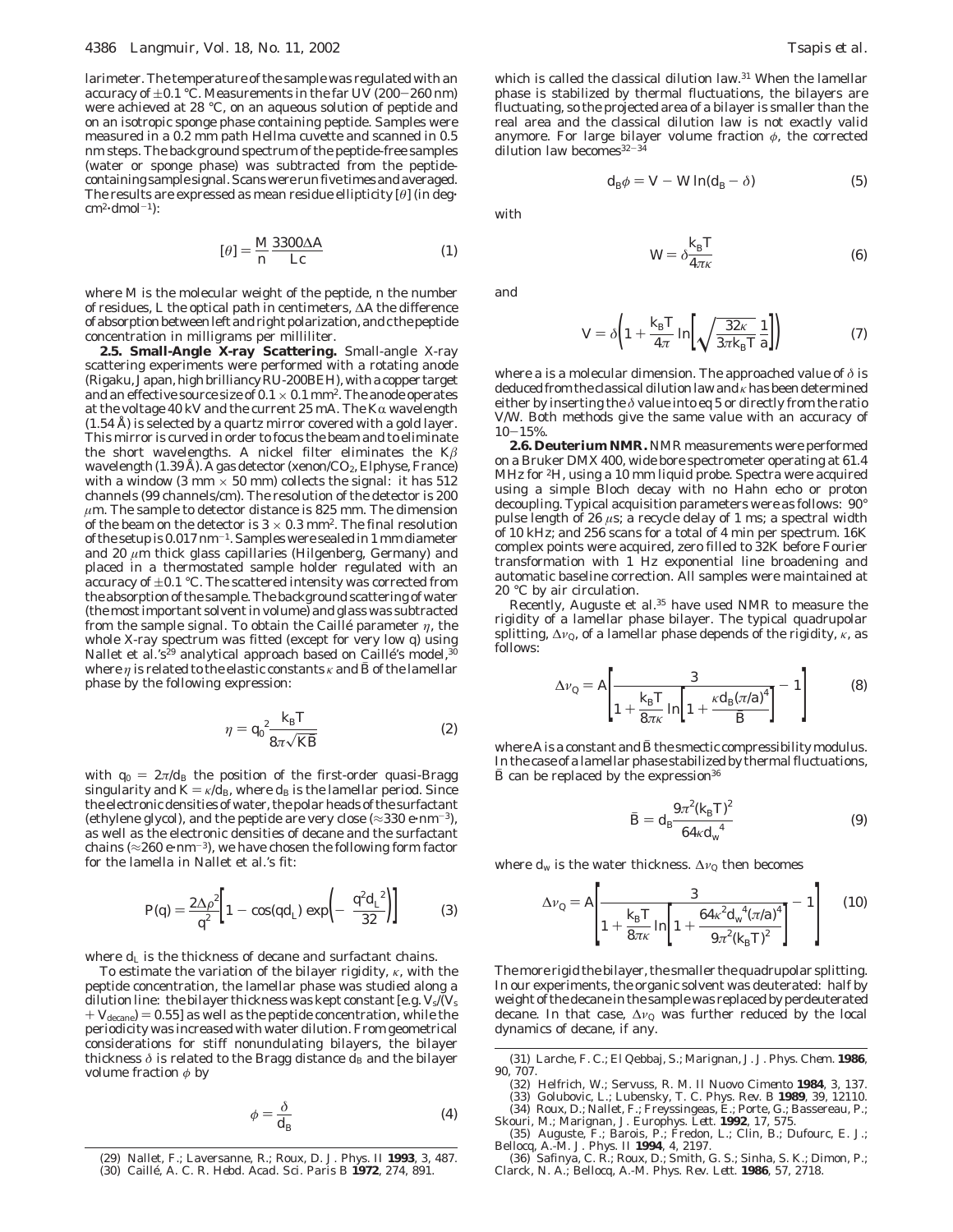

**Figure 1.** Circular dichroism spectra of the peptide in aqueous solution  $(c = 0.83$  mg/mL, solid line) and in the sponge phase  $(c = 0.515$  mg/mL, dotted line) at 28 °C. The first spectrum is characteristic of an unordered peptide, whereas the second, with the double minimum at 208 and 222 nm, is characteristic of an  $\alpha$ -helix. The presence of surfactant bilayers enhances the organization. According to the method of Chen et al.,  $37$  the percentage of the peptide in the in  $\alpha$ -helical conformation is 40%, corresponding to 12 residues.

## **3. Results**

**3.1. Circular Dichroism.** The far UV spectrum of the peptide in aqueous solution is presented in Figure 1. The shape of the curve is typical of an unordered molecule.<sup>37</sup> The far UV spectrum in the sponge phase (Figure 1), with its two minima at 208 and 222 nm, is characteristic of an  $\alpha$ -helix.<sup>37</sup> Obviously, the presence of bilayers enhances the peptide organization. As expected from the modeling, a part of the peptide is organized into an  $\alpha$ -helix. Using the empirical formula of Chen et al.,<sup>37</sup> the percentage of  $\alpha$ -helix has been evaluated:

% 
$$
\alpha
$$
-helix =  $\frac{[\theta]}{395} \left( \frac{2.57}{n-1} - 1 \right)$  (11)

where  $\lbrack \theta \rbrack$  is the mean residue ellipticity at 222 nm and *n* is the number of residues in the peptide. One finds that  $40\%$  of the peptide is  $\alpha$ -helical in the sponge phase, which corresponds to 12 residues. The structured hydrophilic part is then 1.8 nm long (12 residues  $\times$  0.15 nm rise per residue38).

**3.2. Surface Tension Measurements.** To check if the peptide is located at the hydrophilic-hydrophobic interface, surface tension measurements have been carried out at the water-decane interface. In the absence of peptide, the water-decane surface tension measured is equal to 48 mN/m. This result is in relatively good agreement with the value  $\gamma_{w-d} = 53 \pm 2$  mN/m measured by Goebel and Lunkenheimer.<sup>39</sup> When a small amount of peptide (0.105 mg/mL) is dissolved in aqueous solution, the surface tension decreases to 30mN/m, indicating that the peptide is located at the water-decane interface because of its amphipathic structure.

**3.3. Spectrofluorometry.** The peptide location is further confirmed by spectrofluorometry. In water, when excited at 280 nm, the peptide fluorescence presents a broad peak around 350 nm, which originates from the tryptophans (Trp's) (Figure 2). When the peptide is



**Figure 2.** Fluorescence spectra of the peptide in aqueous solution (plain line) and in the sponge phase (dotted line) performed at 28 °C. The peptide concentration is 0.035 mg/mL in both experiments. The excitation wavelength is 290 nm. The shift of the broad fluorescence peak of the tryptophan from 350 to 340 nm indicates a more hydrophobic environment for the peptide in the sponge phase.



**Figure 3.** Typical SAXS spectrum of a sponge phase, in the log-log representation, with a correlation bump at *<sup>q</sup>*<sup>1</sup> and a dependence on  $q^{-2}$  and  $q^{-4}$  for  $q > q_1$ . This spectrum corresponds<br>to the bilaver volume fraction  $\phi = 0.38$  at 28 °C, for the ratio to the bilayer volume fraction  $\phi = 0.38$  at 28 °C, for the ratio  $V_{\rm s}/(V_{\rm s} + V_{\rm decane}) = 0.55$ .

solubilized in the sponge phase, this peak is shifted (Figure 2) toward shorter wavelengths (340 nm). This shift means that the two Trp residues of the peptide sequence are in a more hydrophobic environment than that in aqueous solution. Together with surface tension measurements, these results confirm the nature of the environment: the peptide is at the hydrophobic-hydrophilic interface.

**3.4. Small-Angle X-ray Scattering.** At 28 °C, to ascertain whether the system was in the relatively narrow L3 phase domain, SAXS was carried out. In all cases, in the presence or the absence of peptide, our samples were isotropic. The spectra present a correlation bump at *q*1, and the scattered intensity shows a dependence on  $q^{-2}$ and  $q^{-4}$  for  $q > q_1$ , typical elements of a sponge phase<sup>40</sup> (Figure 3).

The X-ray spectra of two lamellar phases are presented in Figure 4. When the peptide is added, the position of the quasi-Bragg peak remains constant:  $q_0 = 0.42 \pm 0.005$  $nm^{-1}$ , whereas the width of the peak decreases. The quasi-Bragg peak being constant tells us more about the orientation of the peptide relative to the bilayer: The hydrophobicity of the ending blocks of the peptide does

<sup>(37)</sup> Chen, Y.-H.; Yang, J. T.; Chau, K. H. *Biochemistry* **1974**, *13*, 3350.

<sup>(38)</sup> Setlow, R. B.; Pollard, E. C. *Molecular Biophysics*; Addison-Wesley: Reading, MA, 1962. (39) Goebel, A.; Lunkenheimer, K. *Langmuir* **1997**, *13*, 369.

<sup>(40)</sup> Gazeau, D.; Bellocq, A.-M.; Roux, D.; Zemb, T. *Europhys. Lett.* **1989**, *9,* 447. Skouri, M.; Marignan, J.; Appel, J.; Porte, G. *J. Phys. Il*<br>**1991**, *1*, 1121. Schmidt, C. F.; Svoboda, K.; Ning Lei; Petsche, I.; Berman,<br>L.; Safinya, C. R.; Grest, G. *Science* **1993**, *259,* 952.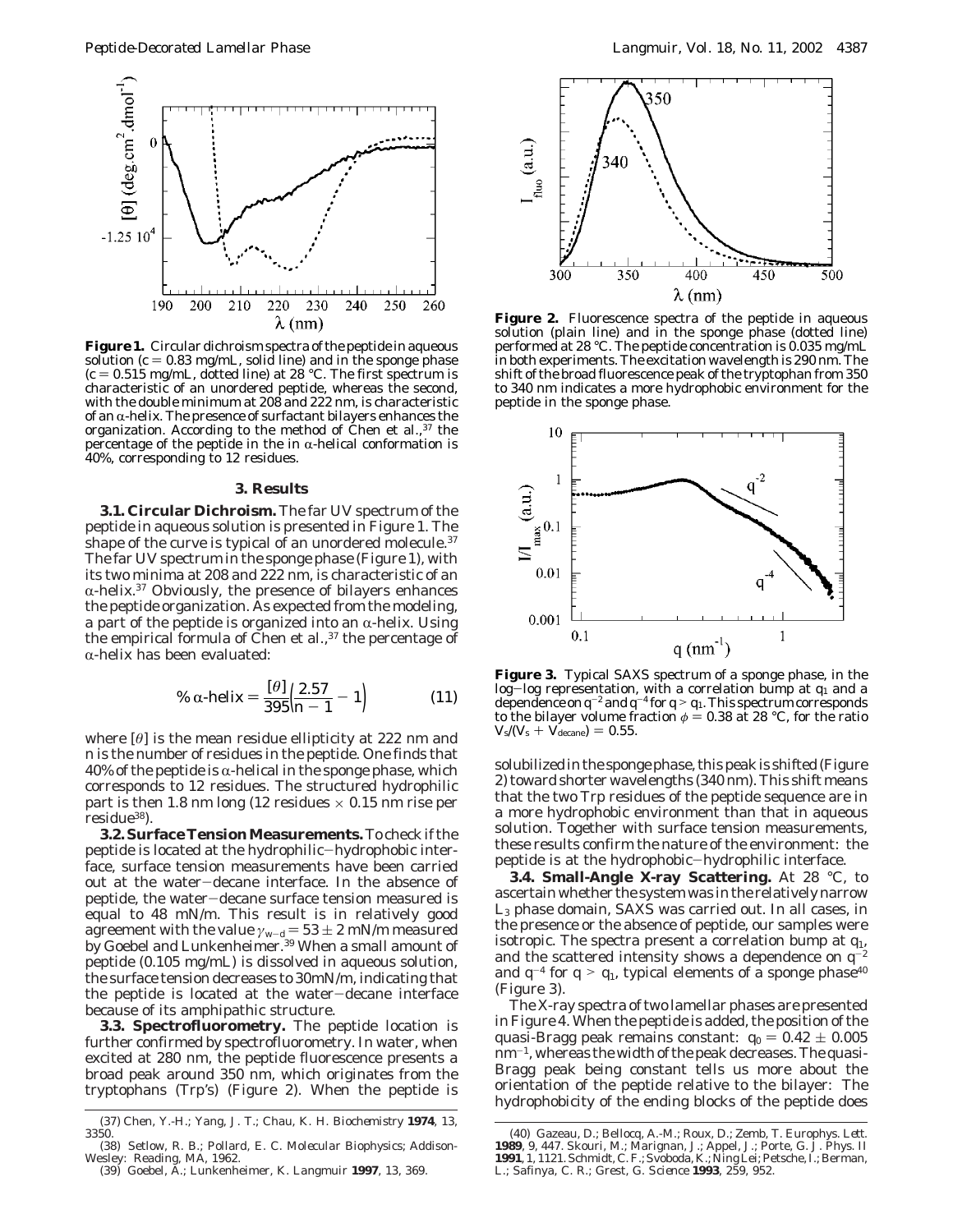

**Figure 4.** SAXS spectra of a "bare" lamellar phase  $(R = 0; \diamond)$ and a peptide-decorated lamellar phase  $(R = 5.2 \times 10^{-4}; \bullet)$  in linear representation (top) and log-log representation (bottom). linear representation (top) and log-log representation (bottom). Only one point out of five has been presented on the bottom graph to enable the reader to distinguish the fit. Lines are the best fits according to the Nallet et al. analytical model.<sup>28</sup> The bilayer volume fraction is  $\phi = 0.38$  in both cases. The position of the quasi-Bragg peak remains constant at  $q_0 = 0.42 \pm 0.005$  $nm^{-1}$ , whereas the peak sharpens with peptide concentration. The fwhm of the "bare" lamellar phase is around  $0.16 \text{ nm}^{-1}$ whereas it decreases around  $0.11$   $\text{nm}^{-1}$  for the peptide-decorated phase (top).

not allow them to be soluble in water. Their exact configuration (inserted or adsorbed) is impossible to determine precisely; however, because no change in the quasi-Bragg peak has been observed, we can tell that the peptide does not pinch two opposite bilayers together as had been observed in other works.<sup>24</sup> Thus, the peptide must be lying on the bilayer surface.

The FWHM (full width at half maximum) of the "bare" lamellar phase is around  $0.16$  nm<sup> $-1$ </sup> whereas it decreases to around  $0.11 \text{ nm}^{-1}$  for the peptide-decorated phase (Figure 4, top). The sharpening of the peak is quantified by the Caillé parameter,  $\eta$ . The variation of  $\eta$  with  $R$ , the molar ratio of peptide to surfactant, is shown in Figure 5 (top): *η* decreases as the peptide concentration on the bilayer increases. This decrease is analogous to what has been observed when small concentrations of flexible endgrafted polymers are inserted into  $L_{\alpha}$  phases.<sup>18,19</sup> The variation of *η* versus *R* for another bilayer volume fraction  $(\phi = 0.48)$  presents the same behavior (Figure 5, bottom).

**3.5. Deuterium NMR.** Figure 6 represents the typical spectra we obtain: for a "bare" lamellar phase  $(R=0)$  and for a peptide-decorated lamellar phase  $(R = 0.7 \times 10^{-4})$ . Three quadrupolar splittings are present. The most intense (the central one) corresponds to the terminal  $CD_3$ bound in decane, which has the maximum freedom. The two others can be associated to the  $CD<sub>2</sub>$  groups of the decane molecule. Usually all the splittings are sensitive to dilution; however, because of the bad insertion of decane



**Figure 5.** Variation of the Caillé parameter, *η*, obtained from the Nallet's fit of SAXS spectra versus the mole ratio of peptide to surfactant *R* ( $\phi$  = 0.38, top;  $\phi$  = 0.48, bottom).



**Figure 6.** Deuterium NMR spectra of a "bare" lamellar phase  $(R = 0;$  top) and a peptide-decorated lamellar phase  $(R = 0.7)$  $\times$  10<sup>-4</sup>; bottom) corresponding to the bilayer volume fraction  $\phi$  = 0.52. Both spectra exhibit three quadrupolar splittings as well as an isotropic peak. The splitting value decreases when peptides decorate the lamellar phase, which corresponds to a rigidification of the bilayer.

in the surfactant monolayer, the peaks are not all well resolved and we are only able to measure the variation of the central splitting. There is also a small isotropic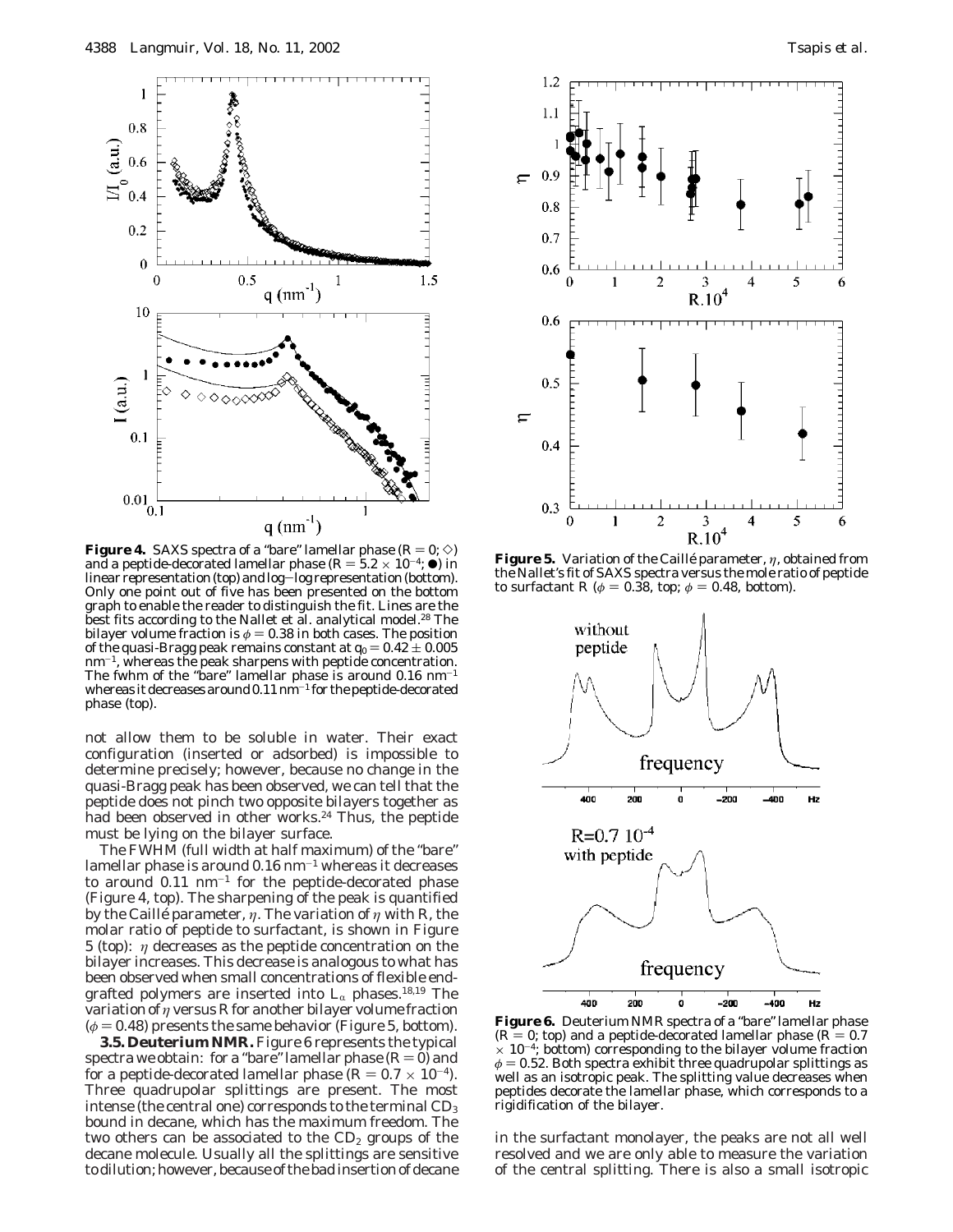peak corresponding to deuterium molecules naturally present in water. The splitting was determined by measuring the peak positions with a ruler. This is justified when the lines are not too broad and when they are isolated.41,42 The experimental resolution, as given by the  $\pm 20$  Hz error, around the central peak allows such measurement and does not require spectral simulation. Such approximation could not be done on the other splittings, which is why they have been left aside. The quadrupolar splitting, ∆*ν*Q, decreases when the peptide decorates the L<sub>α</sub> phase: for  $\phi = 0.52$ , the more central  $\Delta v_{\rm Q}$ is 200  $\pm$  20 Hz for the bare lamellar phase, whereas it decreases to  $150 \pm 20$  Hz for the peptide-decorated phase. As the peptide-decorated phase is diluted, the difference between splittings becomes difficult to distinguish.

# **4. Discussion**

We have checked that the sharpening of the quasi-Bragg peak did not originate from a residual electrostatic effect induced by the peptide. *η* remains the same whether the peptide-containing  $L_{\alpha}$  phase is prepared with pure water or with brine (0.2 M NaCl), which screens electrostatic interactions: the peptide-decorated lamellar phase is still stabilized by thermal fluctuations, as is the "bare" one.

We have also checked that the width of the peaks was the same on a Bonse-Hart high resolution setup and on our device; therefore, we are sure that the *η* determination is correct with an accuracy of 10% (due to the choice of the limits of the fit or the starting parameters).

Since our samples are made of monolayers of surfactant alternatively separated by water and decane, one should  $consider<sup>43</sup> that$ 

$$
\bar{B} = \frac{B_{\rm w}B_{\rm d}}{\bar{B}_{\rm w} + \bar{B}_{\rm d}}\tag{12}
$$

where  $B_w$  is given by expression 9 and  $B_d$  by expression 9 in which  $d_w$  is replaced by the decane thickness,  $d_d$ . The smectic compressibility modulus can be written as

$$
\bar{B} = \bar{B}_{\rm w} \bigg( 1 + \bigg[ \frac{d_{\rm d}}{d_{\rm w}} \bigg]^4 \bigg)^{-1} \tag{13}
$$

As soon as  $d_d/d_w \ll 1$ ,  $\bar{B} \approx \bar{B}_w$ . The decane thickness,  $d_d$ , can easily be estimated by subtracting the thickness of the dry bilayer,  $\delta_{\text{dry}}$  (without decane), from the bilayer thickness,  $\delta$ .  $\delta_{\text{dry}}$  can be determined by plotting  $d_{\text{B}}$  versus 1/*φ*<sup>s</sup> for high *φ*<sup>s</sup> (volume fraction of surfactant) values:44 it leads to  $\delta_{\text{dry}} = 3.2$  nm (not shown). Thus, the decane thickness  $d_4 = \delta - \delta_{\text{dyn}} = 5.6 - 3.2 = 2.4$  nm As 5.2 nm thickness,  $d_d = \delta - \delta_{\text{dry}} = 5.6 - 3.2 = 2.4 \text{ nm}$ . As 5.2 nm<br>  $d_d = 9.4 \text{ nm}$  we finally obtain 0.25 =  $d_d/d_u = 0.5$  and  $\leq d_w \leq 9.4$  nm, we finally obtain  $0.25 = d_d/d_w = 0.5$  and  $0.004 = [d_d/d_w]^4 = 0.0625$ . The condition  $d_d/d_w \ll 1$  is fulfilled, and we could consider hereafter our smectic phase as a stack of almost incompressible decane swollen bilayers, separated by water.

**4.1. Variation of the Bilayer Thickness with Peptide Concentration.** Replacing *B* by expression 9 in Caillé expression 2 leads to

$$
\eta = \alpha \left( 1 - \frac{\delta}{d_{\rm B}} \right)^2 \tag{14}
$$



**Figure 7.** Variation of the effective bilayer thickness,  $\delta_{\text{eff}}$ , obtained from  $\delta_{\text{eff}}(R) = d_B[1 - (\eta(R)/\alpha)^{1/2}]$  versus the mole ratio obtained from  $\delta_{\text{eff}}(R) = d_{\text{B}}[1 - (\eta(R)/\alpha)^{1/2}]$  versus the mole ratio of pentide to surfactant  $R(\phi = 0.38)$ . We choose  $\alpha = 2.5$  in order of peptide to surfactant  $R (\phi = 0.38)$ . We choose  $\alpha = 2.5$  in order<br>to obtain  $\delta_{\rm eff} (R = 0) = \delta_0 = 5.6$  nm. The best linear fit (line) gives to obtain  $\delta_{\text{eff}}(R=0) = \delta_0 = 5.6$  nm. The best linear fit (line) gives  $\delta_{\text{eff}}(R) = 5.6(1 + (0.34 \times 10^4)R)$  in nanometers.

where  $\alpha$  =  $\frac{4}{3}$ .<sup>45</sup> Experimental determination of  $\alpha$  in real,<br>nonidealized systems, however, can vary <sup>24</sup> We would like nonidealized systems, however, can vary.24 We would like to stress that the discrepancy could arise from the choice of the prefactor (which is far from settled) in expression 9: this prefactor varies from  $9\pi^2/64 = 1.38$  according to Helfrich<sup>46</sup> to 0.638 according to Gomper and Kroll.<sup>47</sup> Choosing the Gomper and Kroll prefactor instead of Helfrich's leads us to replace  $\alpha = \frac{4}{3}$  by  $\alpha \sim 2$ , not so far from 2.5 (see below).

Since in the present system,  $d_B$  is independent of peptide concentration, the decrease of  $\eta$  can be understood, according to Castro-Roman et al.,<sup>19</sup> by considering a renormalized bilayer thickness. From the previous expression for *η*, one has

$$
\delta_{\text{eff}}(R) = d_{\text{B}} \left( 1 - \sqrt{\frac{\eta(R)}{\alpha}} \right) \tag{15}
$$

To find  $\delta_{\text{eff}}(R = 0) = \delta_0 = 5.6$  nm, in agreement with the dilution law determination of the bilayer thickness, we have chosen  $\alpha$  equal to 2.5. The effective bilayer thickness is found to increase linearly with *R* from 5.6 to 6.3 nm (Figure 7). This increase was not observed with SAXS experiments, because of the poor contrast between water and peptide electron densities. According to Aranda-Espinoza et al.,48 the membrane perturbation induced by a rigid inclusion can lead to oscillations of the membrane thickness: locally the thickness of the membrane can be larger than the thickness of the inclusion. A crude geometrical model has been developed, with peptides decorating both sides of the bilayer (Figure 8). The arithmetic average of the bilayer thickness can thus be written as

$$
\delta_{\rm eff} = \delta_0 + 2\Delta h \phi_{\rm p} \tag{16}
$$

where  $\Delta h$  is the diameter of the peptide  $\alpha$ -helix ( $\Delta h = 1$ nm<sup>38</sup>) and  $\phi_p$  the area fraction of bilayer perturbed by the peptide. This model can be considered as a crude average of the above-mentioned oscillations. The relationship between *R* and  $\phi_p$  is

<sup>(41)</sup> Lafleur, M.; Fine, B.; Sternin, E.; Cullis, P. R.; Bloom, M.*Biophys.*

*J.* **1989**, *56*, 1037–1041.<br>
(42) Bouglet, G.; Ligoure, C.; Bellocq, A. M.; Dufourc, E.; Mosser, G.<br> *Phys. Rev. E* **1998**, *57*, 834–842.<br>
(43) Oda, R.; Litster, J. D. *J. Phys. II* **1997**, *7*, 815.<br>
(44) Rajagopalan,

<sup>(45)</sup> Roux, D.; Safinya, C. R. *J. Phys. (Paris)* **1998**, *49*, 307. (46) Helfrich, W. *Z. Naturforsch.* **1978**, *33a*, 305.

<sup>(47)</sup> Gompper, G.; Kroll, D. M. *Europhys. Lett*. **1989**, *9*, 59.

<sup>(48)</sup> Aranda-Espinoza, H.; Berman, A.; Dan, N.; Pincus, P.; Safran, S. *Biophys. J*. **<sup>1996</sup>**, *<sup>71</sup>*, 648-656.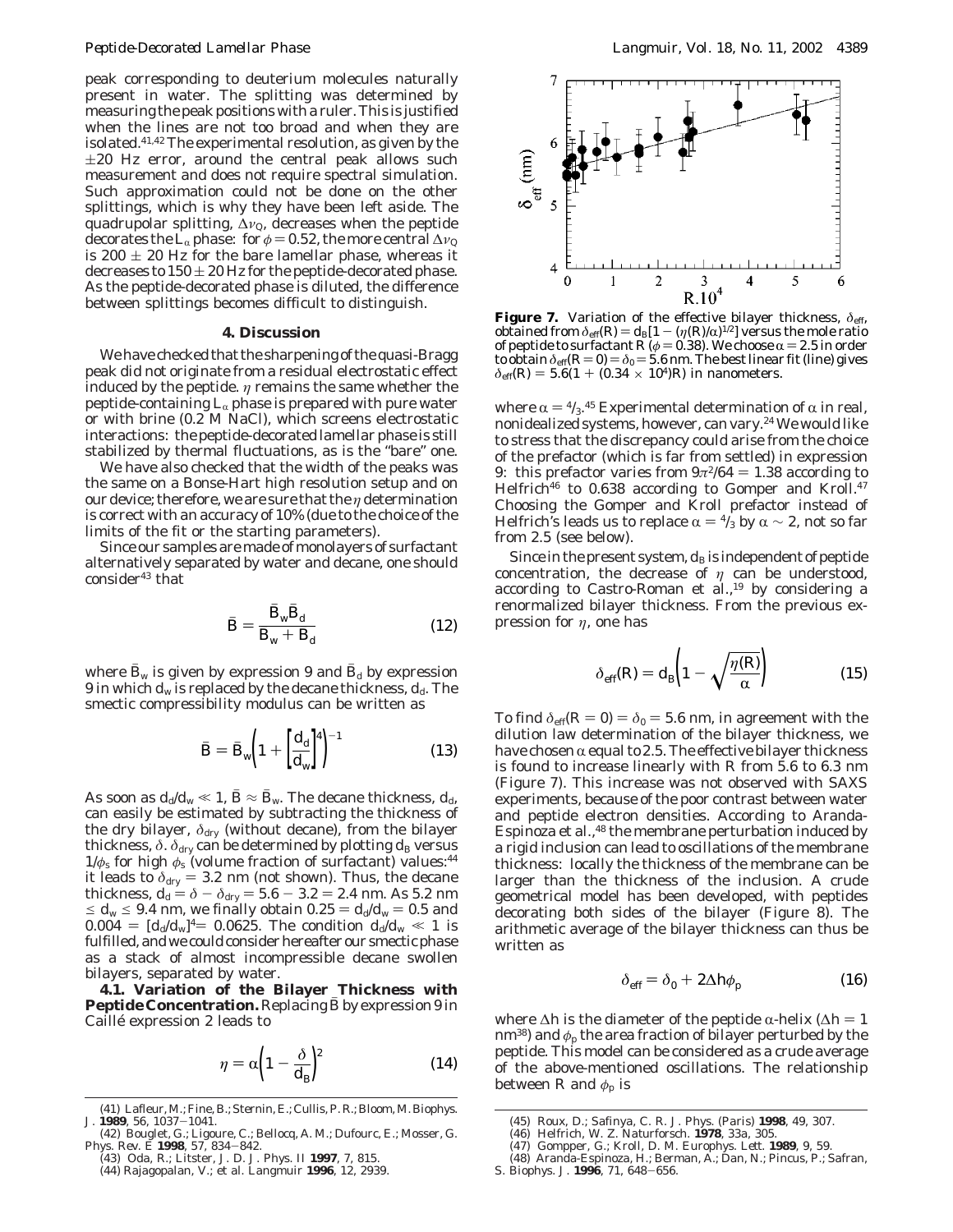

**Figure 8.** Schematic geometrical model of a bilayer decorated on both sides by peptides. ∆*h* is the thickness of the peptide and  $\rho$  the radius of the zone where the peptide perturbs the bilayer.

$$
\phi_{\rm p} = R \frac{\sum}{\sigma} \tag{17}
$$

with  $\Sigma$  the area perturbed by one peptide and  $\sigma$  the area per polar head of surfactant ( $\sigma$  = 0.54 nm<sup>225</sup>). The fit of  $\delta$ <sub>eff</sub> versus *R* allows one to estimate Σ to be 513 nm<sup>2</sup>: the peptide affects the bilayer within a radius of  $\rho = (\Sigma/\pi)^{1/2}$  $\sim$  13 nm, much larger than the 1.8 nm length of the  $\alpha$ -helix. The exact conformation of the hydrophobic regions of the peptide is not known. Even if we add an average of 0.1 nm per nonhelical residue, the overall length would be only 3.6 nm, which is still much smaller than the radius of perturbation induced by the peptide. However, this result is in qualitative agreement with the results of Dan et al.,49 who predicted that a bilayer inclusion can perturb the bilayer within a radius equal to several times the inclusion size.

**4.2. Variation of** *κ* **with Peptide Concentration.** The bilayer bending rigidity *κ* was estimated from the correction to the dilution law. Two examples of the correction to the dilution law are presented in Figure 9, where the *<sup>δ</sup>* value taken in eqs 4-6 is the bare bilayer thickness ( $\delta_0 = 5.6$  nm). The slope of the correction decreases as the peptide concentration increases: the peptide-decorated bilayers are more rigid than the bare ones.  $\kappa$  increases as the peptide decorates the lamellar phase. In Figure 10, the variation of *κ* with *R* is presented: *κ* increases 2-fold from  $1k_BT$  for  $R = 0$  to 2.2 $k_BT$  for  $R =$  $5.2 \times 10^{-4}$ . One can notice the large effect of the small peptide concentration. The rigidification is well fitted by a straight line:  $\kappa$  = 0.8 + (0.25  $\times$  10<sup>4</sup>)*R* in *k*<sub>B</sub>*T* units (Figure 10).

The observed rigidification is qualitatively supported by the deuterium NMR data. The variation of ∆*ν*<sub>0</sub> with the water thickness has been plotted in Figure 11. The ∆*ν*<sup>Q</sup> values corresponding to the bare lamellar phase are always more important than those for the peptidedecorated lamellar phase. But this variation of the quadrupolar splitting is difficult to fit because it is very small. Apparently, as a probe for bilayer rigidity, decane is less sensitive than a surfactant or a cosurfactant $35,42$ because decane molecules experience local motion, as they are probably not located exactly at the hydrophobichydrophilic interface. Thus, a quantitative determination



**Figure 9.** Corrections to the dilution law of a "bare" lamellar phase  $(R = 0; \Diamond)$  and a peptide-decorated lamellar phase  $(R = 5.2 \times 10^{-4}; \bullet)$ , considering the effective thickness of the bilayer in eq 4. Lines are the best linear fits ( $R = 0$ , solid line;  $R = 5.2$  $\times$  10<sup>-4</sup>, dotted line). The decrease of the slope indicates that the peptide stiffens the bilayer.



**Figure 10.** Variation of the bilayer bending rigidity, *κ*, versus the mole ratio of peptide to surfactant, *R*. The best linear fit (line) gives  $\kappa = 0.8 + (0.25 \times 10^4)R$  (in  $k_B T$  units).



**Figure 11.** Variation of the quadrupolar splitting, ∆*v*<sub>0</sub>, versus<br>the water thickness, *d<sub>w</sub>,* for a "bare" lamellar phase (*R* = 0; ◇)<br>and a pentide-decorated lamellar phase (*R* = 0.7 × 10<sup>-4</sup>: ●). For and a peptide-decorated lamellar phase  $(R=0.7 \times 10^{-4}; \bullet)$ . For the bare phase,  $\Delta v_Q$  is always bigger than that for the peptidedecorated phase: this fact is qualitatively in agreement with a rigidification of the bilayer (see text). Because of the uncertainty and dispersion of the experimental points, a fit to expression 10 has not been performed.

of  $\kappa$  is subject to caution, but the decrease of  $\Delta v_{\mathcal{Q}}$  is qualitatively in agreement with a rigidification of the lamellar phase induced by the peptide. The NMR experiments would be better with deuterated  $C_{12}E_4$  instead of deuterated decane, but deuterated  $C_{12}E_4$  is not a com-<br>mercial product and is difficult to synthesize.

<sup>(49)</sup> Dan, N.; Pincus, P.; Safran, S. *Langmuir* 1993, 9, 2768.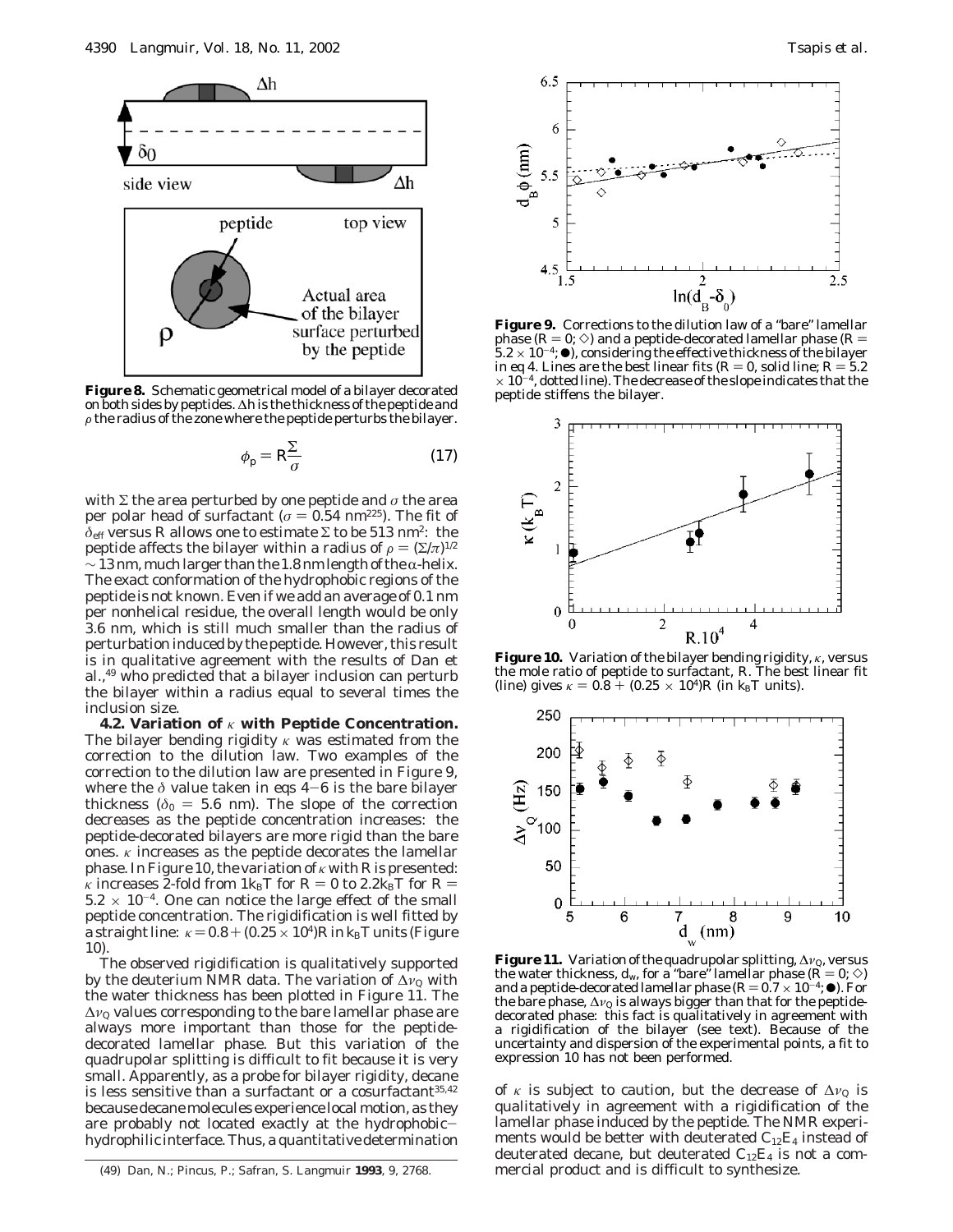

**Figure 12.** Variation of *κ*0/*κ*eff with the mole ratio of peptide to surfactant, *R*. The top graph corresponds to the best fit according to expression 18, whereas the bottom graph corresponds to the best fit according to expression 19 of the Netz-Pincus model. Both fits lead to inconsistent  $\delta$ *κ/κ*<sub>0</sub> values.

**4.3. Comparison with Theoretical Models.** To our knowledge, only three models exist for rigid inclusions. For an isolated bilayer, Netz and Pincus<sup>21</sup> have shown that the balance between attractive and repulsive interactions between inclusions leads to different types of inclusion distributions on the bilayer.

When inclusions are randomly dispersed and not aggregated (or organized) and the largest fluctuation wavelength is larger than the size of the surfactant:

$$
\frac{1}{\kappa_{\text{eff}}} = \frac{1 - \phi_{\text{i}}}{\kappa_0} + \frac{\phi_{\text{i}}}{\kappa_0 + \delta \kappa} \tag{18}
$$

whereas if inclusions are aggregated, and if the size of the aggregates is larger than the largest fluctuation wavelength, the effective bilayer rigidity becomes

$$
\frac{1}{\kappa_{\text{eff}}} = \left[\frac{1-\phi_{\text{i}}}{\sqrt{\kappa_0}} + \frac{\phi_{\text{i}}}{\sqrt{\kappa_0 + \delta \kappa}}\right]^2 \tag{19}
$$

where *δκ*, the local increase of rigidity, originates from the inclusion,  $\kappa_{\text{eff}}$  is the effective rigidity of the bilayer, and  $\phi_i$  is the surface fraction of inclusions on the bilayer. The above expressions are valid if  $\delta \kappa / \kappa_0 \ll 1$ . When fitted to the experimental values (Figure 12), replacing  $\phi_i$  by  $\phi_p$  $=R\Sigma/\sigma$ , the area fraction of bilayer perturbed by inclusions (eq 17), both expressions lead to inconsistent results: *δκ*/  $\kappa_0 \approx -9.2$  for randomly dispersed (or organized) inclusions and  $\delta \kappa / \kappa_0 \approx 6.5$  for aggregated inclusions. Thus, the Netz and Pincus model cannot account for the important rigidification induced by the peptide.

Chen considered a cylinder-coated lamellar phase:22 he predicted that the rigidity should increase with cylinder



**Figure 13.** Variation of  $\kappa \bar{B}$  with the mole ratio of peptide to surfactant, *R*. The curve corresponds to the best fit according expression 20 of the Sens-Turner model. It gives  $\delta \kappa / \kappa_0 = 0.8$  $\pm$  0.08, within the limits of application of the model. The peptide presence induces a doubling of the local rigidity.

concentration, whereas the lamellar period,  $d_B$ , and the bilayer thickness, *δ*, should decrease. In our system, the period remains constant and the effective bilayer thickness increases. Therefore, Chen's model cannot be applied to our results either.

Sens and Turner<sup>23</sup> recently focused on the effect of three types of inclusions on the product of the elastic constants *KB* of a lamellar phase. The inclusion called "rigid" seems to correspond to our peptide because of the sharpening of the quasi-Bragg peak. If  $(\delta \kappa / 2 \kappa_0) \phi_i \ll 1$ , the effective  $(KB)_{\text{eff}}$ can be written as

$$
(K\bar{B})_{\text{eff}} = \frac{(K\bar{B})_0}{\left(1 - \frac{\delta \kappa}{2\kappa_0} \phi_i\right)^2}
$$
(20)

where  $\phi_i$  is the area fraction of inclusions on the bilayer. Our experimental results ( $\kappa B$  instead of *KB*) have been fitted with expression 20 (Figure 13) taking  $\phi_i = \phi_p$ , the area fraction of bilayer perturbed by the peptide (expression 17). The fit is good and gives ( $\kappa B_0 = (2950 \pm 50)$  in *k*<sub>B</sub>*T*·Pa units and *δκ*/*κ*<sub>0</sub> = 0.8  $\pm$  0.08. Concerning *δκ*/*κ*<sub>0</sub>, since *R* varies between 0 and  $5.2 \times 10^{-4}$ , one finds  $0 \le \phi_p$  $<$  0.5 and the condition ( $\delta \kappa / 2 \kappa_0$ ) $\phi_i$   $\ll$  1 is always fulfilled. According to the Sens-Turner model, the local increase of rigidity that originates from the peptide is roughly twice the rigidity of the bare bilayer. However, the effective rigidity of the bilayer cannot be deduced because of the simultaneous  $\bar{B}$  variation as shown below.

Finally, from the independent determination of  $\eta(R)$ and  $\kappa(R)$ , and Caillé's formula 2, the variation of *B* as a function of  $R$  has been deduced.  $\bar{B}$  decreases with peptide concentration (Figure 14): the peptide insertion in the present system softens interactions between bilayers, whereas all experimental studies on flexible end-grafted polymers have observed the contrary.18,20

#### **5. Conclusion**

A neutral rigid triblock peptide (hydrophobic-hydrophilic-hydrophobic) has been synthesized. Circular dichroism experiments have shown that the peptide is unordered in aqueous solution, whereas its hydrophilic part becomes  $\alpha$ -helical in the presence of bilayers of surfactant enclosing decane. Surface tension measurements as well as spectrofluorometry have proved that the peptide is at the hydrophilic-hydrophobic interface.

When inserted in small concentrations into a lamellar phase stabilized by thermal fluctuations, the peptide